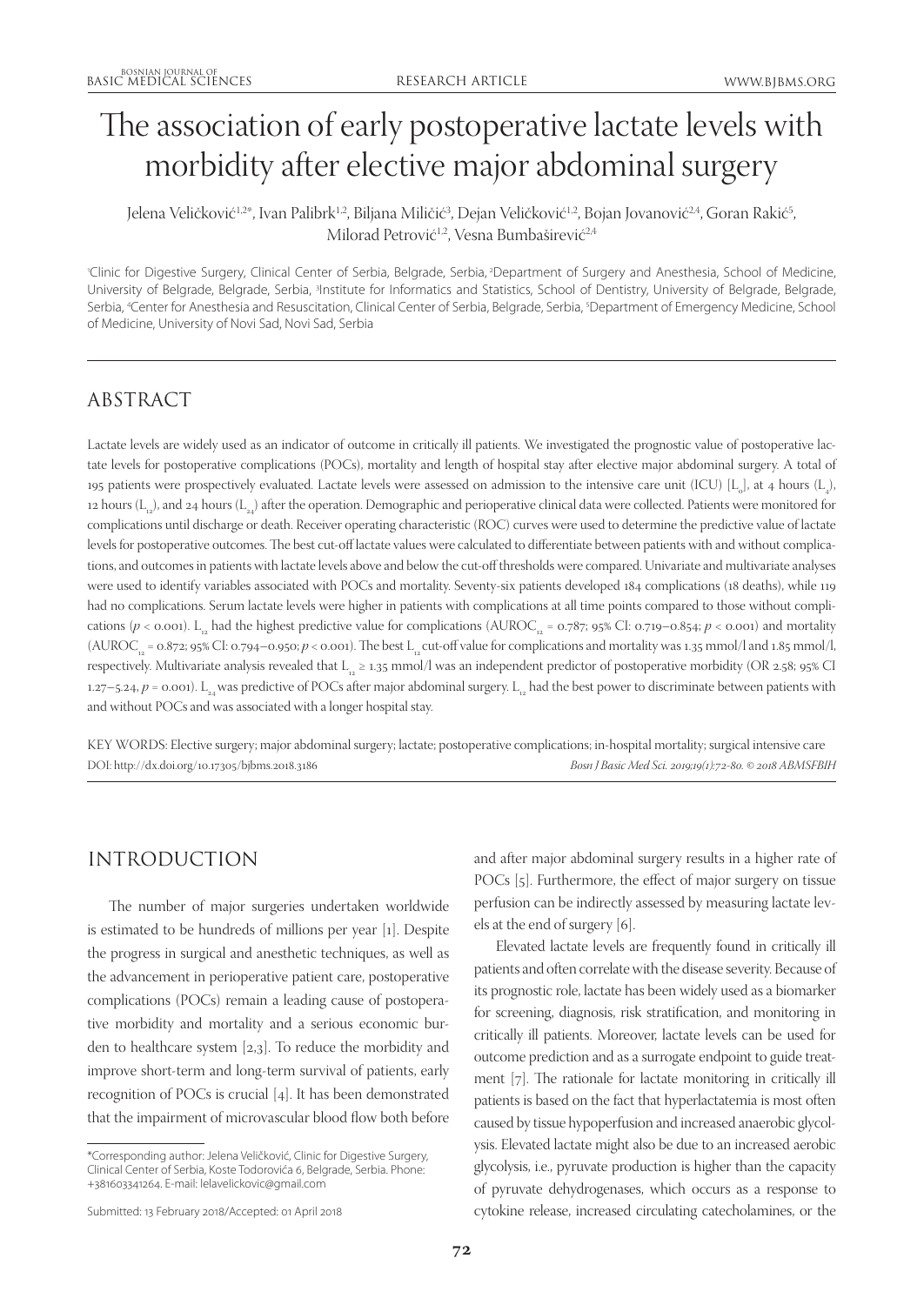accumulation of leukocytes at the site of inflammation [7]. Whatever the underlying cause, early detection of hyperlactatemia has shown to be beneficial, since lactate levels were strongly related to the Sequential Organ Failure Assessment (SOFA) scores and outcomes in critically ill patients [8,9].

Multiple studies have evaluated the prognostic value of lactate in heterogeneous groups of critically ill patients, in the intensive care unit (ICU) and emergency department settings [10-12]. Most of those studies involved patients with sepsis, trauma, shock, or severe respiratory failure. On the other hand, data on the significance of lactate monitoring in a relatively homogeneous population of patients undergoing elective major abdominal surgery is scarce.

The aim of our study was to evaluate the ability of early postoperative lactate levels, measured at different time points after elective major abdominal surgery, to predict various POCs. The secondary objectives were to determine the association of static and dynamic measures of lactate homeostasis with in-hospital mortality, length of ICU and hospital stay, and duration of mechanical ventilation after abdominal surgery.

# MATERIALS AND METHODS

#### Study design and settings

A prospective, observational cohort study was conducted in the period January–May 2015 at the tertiary care teaching hospital in Belgrade with a semi-closed 14-bed surgical ICU (SICU). This is a model of ICU in which an intesivist-led team is directly responsible for the patient's care. In addition, the surgeon who admitted and operated the patient makes rounds with the ICU team contributing to the patient management. Patients are admitted to the ICU for monitoring and recovery after major abdominal surgery and for the treatment of POCs when indicated.

The study was approved by the Ethics Committee of the School of Medicine, University of Belgrade (reference number  $29/XI-13$ ).

#### Patient selection

This study enrolled all consecutive adult patients (older than 18 years) who underwent major abdominal surgery, with the expected length of postoperative ICU stay of at least 24 hours. Major surgery was defined as a laparotomy with the operative time of more than 2 hours. Patients were excluded if they had an emergency surgery or if they were reoperated within the same hospitalization.

## Clinical management, data collection, and outcomes

All patients were operated under balanced general anesthesia. Anesthetic drugs and techniques, intraoperative monitoring, and fluid management were selected at the discretion of the attending anesthesiologist. The patients were transferred to the ICU immediately after the end of surgery. On ICU admission, they were monitored and resuscitated to achieve predefined hemodynamic goals and the target values were as follows: mean arterial pressure (MAP) of 65 mmHg; central venous oxygen saturation  $(S_{\rm cv}O_2)$  of 70%; urine output of 0.5–1.0 mL/kg/h; and hematocrit (Hct) of 25%. No specific algorithm was used for achieving these hemodynamic goals and laboratory values, and the use of intravenous fluids, vasopressors, inotropes, diuretics, antihypertensive drugs and packed red blood cells (PRBC) was guided by the assessment of the attending intensivist. Lactate levels were not directly used to guide patient management at the ICU.

For each patient, the following preoperative data were obtained: age, sex, body mass index (BMI), history of diabetes, hypertension and heart failure, severe renal or liver disease, American Society of Anesthesiologists (ASA) risk score, and smoking status. Recorded intraoperative variables were type of surgery (esophagogastric, hepatic, pancreaticobiliary, colorectal, or other); hemodynamic instability defined as MAP <65 mmHg or a decrease in MAP for more than 20% of the initial value for a period longer than 30 minutes; significant bleeding, defined as one requiring transfusion of PRBC, or Hct lower than 25%; use of warming devices, such as warming blankets or fluid warmers; and duration of surgery from the induction of anesthesia until the skin closure. Variables assessed during the first 24 hours of ICU stay were: hypotension, defined as MAP <65 mmHg for a period longer than 30 minutes; use of vasopressors;  $S_{\rm cv}O_{\rm 2}$ ; hyperglycemia, defined as blood glucose level >11 mmoL/L; 24 hour-fluid balance; urine output; Hct; and the Simplified Acute Physiology Score II (SAPS II) determined 24 hours after the ICU admission.

Arterial blood gas values and lactate levels were obtained on admission  $(L_0)$ , at 4  $(L_4)$ , 12  $(L_{12})$ , and 24  $(L_{24})$  hours after the operation. The measurements were performed using a commercial point-of-care blood gas analyzer (Gem Premier 3000 Instrumentation Laboratory, USA). In addition to these static measures, we also determined dynamic indices of lactate homeostasis. For each patient, lactate area (LA; mmol×h/L) representing cumulative lactate and reflecting the severity and duration of hyperlactatemia was calculated using the method described by Jansen et al. [8]. We also calculated the difference between the  $L_{12}^{\parallel}$  and  $L_{0}^{\parallel}$  and the  $L_{24}^{\parallel}$  and  $L_{0}^{\parallel}$  as the measure of lactate change at 12 and 24 hours, respectively.

Patients were screened for complications and followed up until discharge from the hospital or until death. Complications were defined as "any deviation from the ideal postoperative course that is not inherent in the procedure and does not comprise a failure to cure" [13]. We used the European Perioperative Clinical Outcome (EPCO) definitions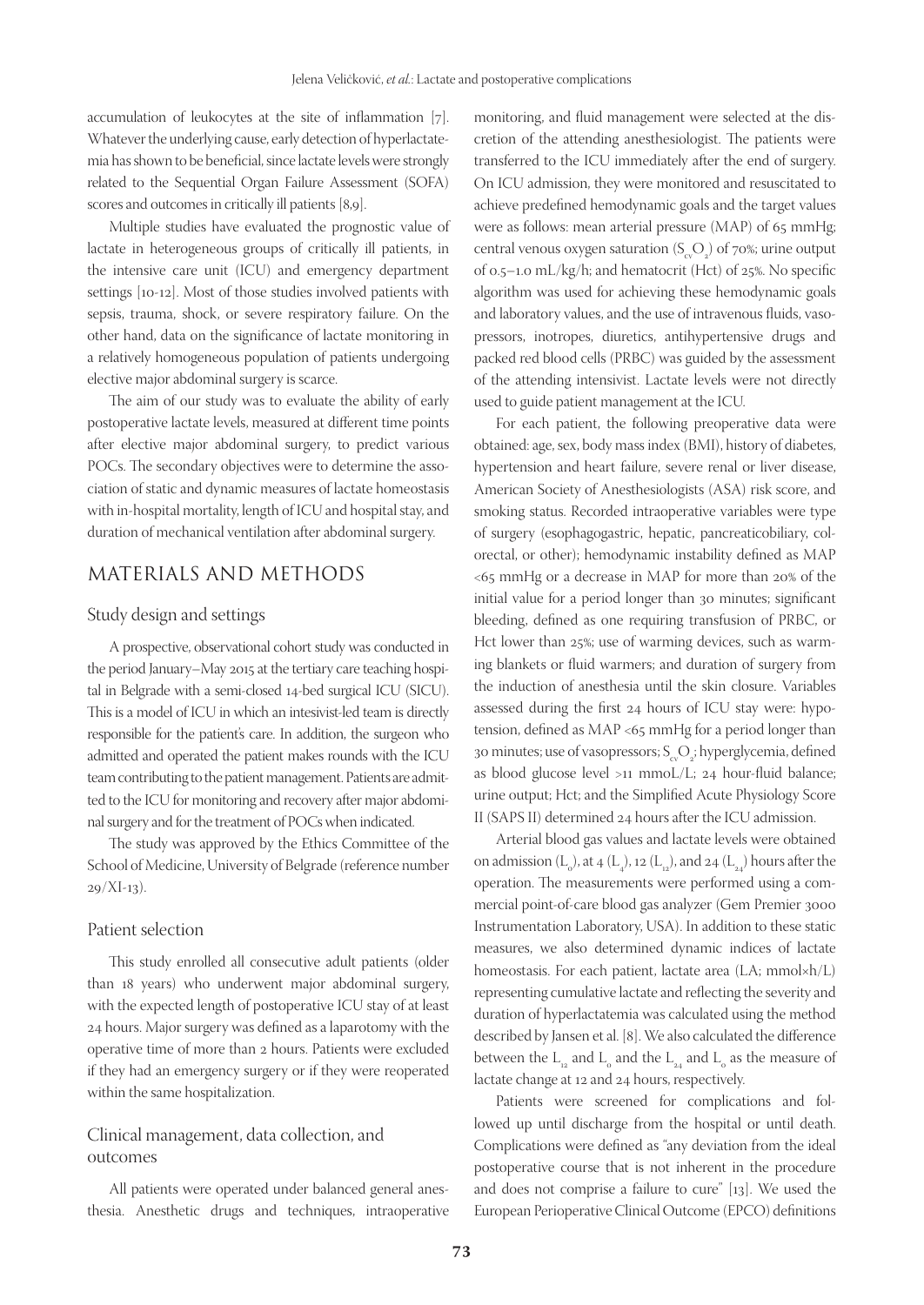of perioperative outcome measures, issued by the European Society of Anaesthesiology-European Society of Intensive Care Medicine (ESA-ESICM) joint taskforce, to define each POC [14]. The complications were further divided into cardiovascular, respiratory, renal, neurological, infectious (including surgical wound infection), metabolic, and surgical (defined as complications arising as a direct result of a previous surgery, such as bleeding or anastomotic leakage). Secondary outcomes were the length of hospital stay, duration of mechanical ventilation, and duration of ICU stay.

#### Statistical analysis

Continuous data, analyzed using the Student's *t*-test or Mann–Whitney U test, were expressed as the mean ± standard deviation (SD) or median (interquartile range [IQR]) depending on normality of data distribution. Normality was tested using the Kolmogorov–Smirnov test. Categorical data were tested with  $\chi^{\text{2}}$  and Fisher's exact test as appropriate. Receiver operating characteristic (ROC) curves were constructed to evaluate the ability of different lactate levels to predict POCs and mortality. The best cut-off lactate values to differentiate between patients with and without complications were determined by the Youden's index. According to these cut-off values, the sensitivity, specificity, positive predictive value (PPV), and negative predictive value (NPV) were calculated and the clinical outcomes of patients with lactate levels above and below the thresholds were compared. Factors that showed statistically significant results with regard to POCs and mortality in the univariate analysis were entered in a multivariate regression model. Odds ratios (ORs) and corresponding 95% confidence intervals (CIs) were calculated subsequently. Statistical analysis was performed with IBM SPSS Statistics for Windows, Version 22.0. (IBM Corp., Armonk, NY). The value of *p* < 0.05 was considered statistically significant.

## RESULTS

#### Patient's characteristics and outcomes

During the study period, a total of 212 patients were admitted to the ICU following major abdominal surgery. Out of 212 patients, 17 were excluded from the study due to the following reasons: 6 were admitted after an emergency surgery, 3 underwent reoperation, and in 8 patients there was a protocol violation and missing lactate values at more than one time point. Finally, 195 patients were evaluated for the purpose of this study, of whom 76 (38.97%) developed a total of 184 complications, including death in 18 patients. The remaining 119 patients had no complications. Characteristics of patients with and without complications are summarized in Table 1.

The predefined hemodynamic goals and laboratory parameters (i.e.,  $S_{\rm ev}O_2$  >70%, MAP >65 mmHg, urine output 0.5–1.0 mL/kg/h, and Hct >25%) were not achieved on admission to the ICU in 63/195 patients (32.3%). Among these patients, 56/195 (28.6%) had  $S_{\rm c}O_{\rm g}$  <70%; 14 (7.18%) had Hct <25%; 6 (3.1%) had a low urine output; and 16 patients (8.2%) had MAP <65 mmHg. At 12 hours of the admission, in 18/195 patients (9.2%) at least one the hemodynamic goals was still not achieved, as follows:  $S_{\text{cv}}O_{2}$  was low in 10 (5.1%), Hct was  $\langle 25\% \text{ in } 7 \ (3.6\%)$ , urine output was low in 4 (2.1%), and MAP was <65 mmHg in 12 patients (6.1%). Nevertheless, the mean  $S_{av}O_{av}$ at 12 hours after ICU admission was within the normal range in the entire cohort and did not differ between patients with and without complications (71.94% vs. 72.33%, *p* = 0.663).

Compared to patients without complications, patients with complications were significantly older, had higher ASA and SAPS II scores, were more likely to be treated with vasopressors, and they less frequently received intraoperative warming. As expected, patients with complications had a longer duration of mechanical ventilation, ICU, and hospital stay. The most common complication was infection, 59/76 of patients with complications (77.63%). The median duration of ICU and hospital stay was 1.0  $(1.0-1.8)$  and 12.0  $(12.0-16.0)$ days, respectively.

#### Lactate levels

The median lactate level on ICU admission  $(L_0)$  was  $1.70$   $(1.20-2.70)$  mmol/L, L<sub>4</sub> was  $1.90$   $(1.10-2.90)$  mmol/L,  $L_{12}$  was 1.10 (0.70–1.625) mmol/L, and median  $L_{24}$  was 1.20 (0.80–1.60) mmol/L. The median LA was 35.0 (24.4–53.0) mmol×h/L. Lactate levels were significantly higher in patients with complications at all time points, and the same was demonstrated for the LA  $[p < 0.001]$  (Figure 1). However, lactate levels varied significantly between patients (from both groups) in relation to the types of surgery they underwent (Figure 2). This difference was observed at all time points of lactate measurement (Kruskal–Wallis; *p* = 0.023, *p* < 0.001, *p* < 0.001, and *p* = 0.003 for  $L_{0}$ ,  $L_{4}$ ,  $L_{12}$ , and  $L_{24}$ , respectively). Particularly high serum lactate levels were noted in patients who underwent pancreaticobiliary surgery, i.e., lactate did not reach the reference level during the entire 24-hour period resulting in the highest LA (44.4 mmol×h/L [31.8–86.1]). The difference in lactate levels at 12 hours after the operation  $(L_{12}^L L_o)$  was 0.6 (0.2– 1.3) mmol/L and it did not differ significantly between patients with and without complications (0.6 [0.1–1.1] mmol/L vs. 0.6  $[0.2-1.4]$  mmol/L;  $p = 0.682$ ). Similarly, the difference in lactate levels at 24 hours after the operation  $(L_{24}^L - L_o)$  was 0.5 (0.0–1.4) mmol/L, without a significant difference between patients with and without complications (0.5 [0.0–1.4] mmol/L vs. 0.6  $[0.1-1.8]$  mmol/L;  $p = 0.391$ ).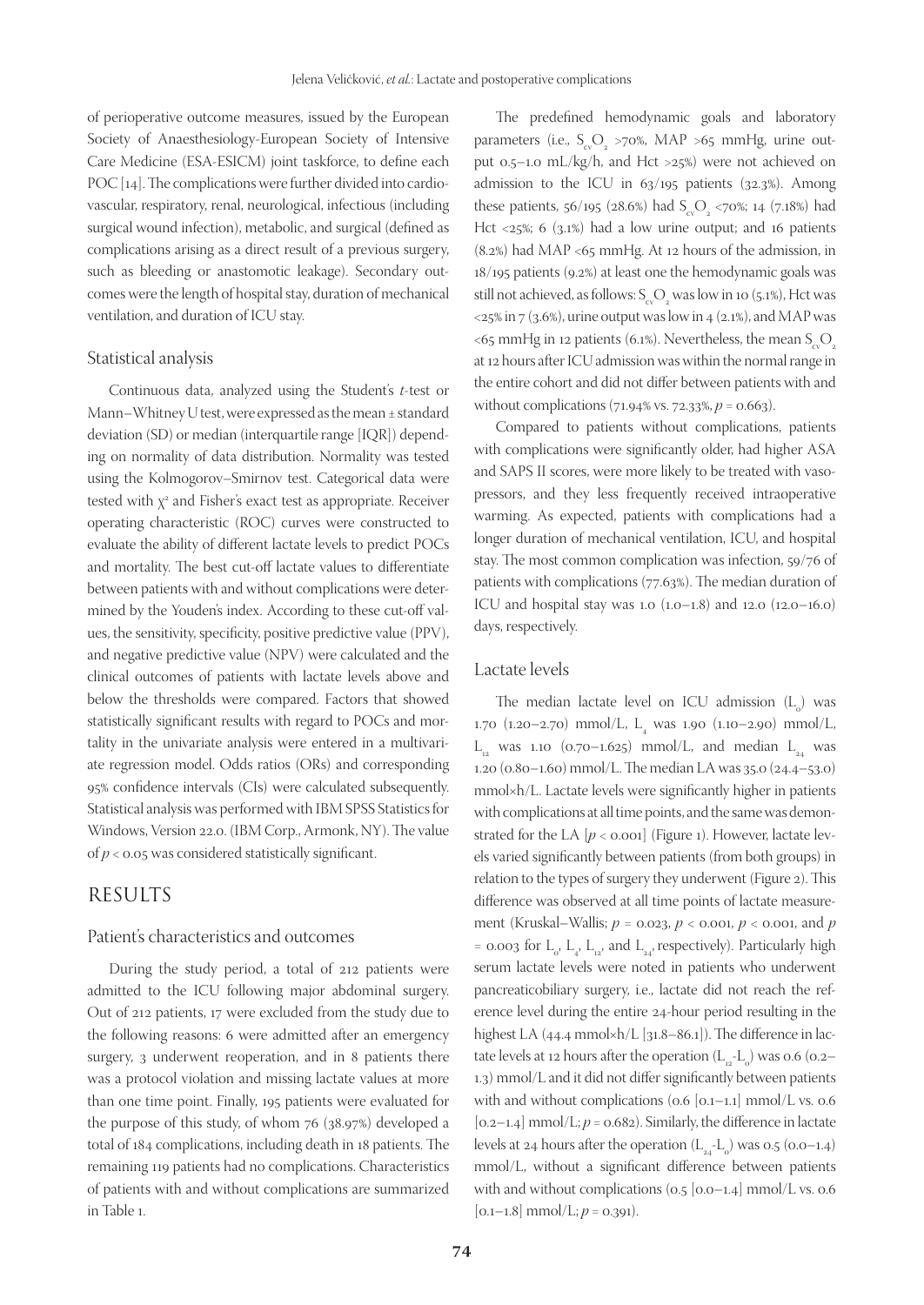#### Jelena Veličković, *et al.*: Lactate and postoperative complications

| <b>TABLE 1.</b> Characteristics of ICU patients with and without complications following maior abdominal surgery |  |  |  |  |
|------------------------------------------------------------------------------------------------------------------|--|--|--|--|
|------------------------------------------------------------------------------------------------------------------|--|--|--|--|

| Characteristic                                   | Total<br>$(n=195)$  | Complications<br>$(n=76)$ | No complications<br>$(n=119)$ | $\mathcal{P}$ |
|--------------------------------------------------|---------------------|---------------------------|-------------------------------|---------------|
| Male $(\%)$                                      | 132(67.7)           | 53 (69.7)                 | 79 (66.4)                     | 0.626         |
| Age (years)                                      | $62.2 \pm 12.9$     | $65.4 \pm 12.3$           | $60.2 \pm 12.9$               | 0.005         |
| Cigarette smoker (%)                             | 58 (29.7)           | 23(30.3)                  | 35(29.4)                      | 0.874         |
| BMI                                              | $25.4 \pm 4.5$      | $25.3 \pm 3.9$            | $25.4 \pm 4.8$                | 0.905         |
| ASA > 2                                          | 55(28.5)            | 27(35.5)                  | 28(23.5)                      | < 0.001       |
| Intraoperative warming                           | 92 (47.2)           | 17(18.5)                  | 75(81.5)                      | < 0.001       |
| Bleeding                                         | 33(16.9)            | 15(19.7)                  | 18(15.1)                      | 0.437         |
| Hemodynamic instability                          | 77 (39.5)           | 35(46.1)                  | 42(35.3)                      | 0.176         |
| Duration of surgery (minutes)                    | 165.0 (120.0-240.0) | 165.0 (120.0-240.0)       | 165.0 (108.7-300.0)           | 0.319         |
| $S_{\infty}O$ , 12 hours after ICU admission (%) | $72.1 \pm 7.3$      | $72.3 \pm 8.2$            | $71.9 \pm 5.0$                | 0.663         |
| Vasopressor                                      | 15(7.7)             | 14(18.4)                  | 1(0.8)                        | < 0.001       |
| Hyperglycemia                                    | 80(41.0)            | 33 (43.4)                 | 47(39.5)                      | 0.655         |
| Fluid balance (mL/kg)                            | $+56.5+35.6$        | $+59.9 \pm 36.4$          | $+54.4+35.1$                  | 0.298         |
| <b>SAPS II score</b>                             | $28(26-31)$         | $30(27-34)$               | $22(19-26)$                   | < 0.001       |
| Type of surgery                                  |                     |                           |                               |               |
| Esophagogastric                                  | 26(13.3)            | 14(18.4)                  | 12(10.1)                      | 0.095         |
| Hepatic                                          | 19(9.7)             | 5(6.6)                    | 14(11.8)                      | 0.234         |
| Pancreaticobiliary                               | 33(16.9)            | 23(30.3)                  | 10(8.4)                       | < 0.001       |
| Colorectal                                       | 96(49.2)            | 25(32.9)                  | 71(59.7)                      | < 0.001       |
| Other                                            | 21(10.9)            | 9(11.8)                   | 12(10.0)                      | 0.729         |
| ICU stay (days)                                  | $1.0(1.0-1.0)$      | $1.0(1.0-4.0)$            | $1.0(1.0-1.0)$                | < 0.001       |
| Hospital stay (days after operation)             | $12.0(8.0-16.0)$    | $15.0(11.0-19.0)$         | $9.0(8.0-14.0)$               | < 0.001       |
| Mechanical ventilation (hours)                   | $0.0(0.0-0.0)$      | $0.0(0.0-5.0)$            | $0.0(0.0-0.0)$                | 0.003         |
|                                                  |                     |                           |                               |               |

Data are presented as mean±standard deviation, number (%), or median (IQR). BMI: Body mass index; ASA: American Society of Anesthesiologists;  $\mathsf{S}_{_{\mathrm{c}}}\mathsf{O}_{2}$ : Central venous oxygen saturation; SAPS II: Simplified acute physiology score; ICU: Intensive care unit; IQR: Interquartile range



FIGURE 1. Lactate levels in patients with and without complications following major abdominal surgery. Data are presented as median (interquartile range [IQR]). Serum lactate levels were significantly higher in patients with complications at all time points compared to those without complications (\* $p$  < 0.001).

#### Predictive value of postoperative lactate levels

(0.829; 0.723–0.935) and cardiovascular complications (0.801; 0.683–0.920;  $p = 0.001$ ), as shown in Table 2.

ROC curve analysis showed that lactate levels measured at 12 hours after the operation had the highest predictive ability for overall POCs (the area under the ROC [AUROC] 0.787; 95% CI 0.719–0.854; *p* < 0.001; Figure 3A) and postoperative in-hospital mortality (0.872; 0.794–0.950; *p* < 0.001; Figure 3B).

 $L_{12}$  had the best discriminative power for the majority of POC types, with the highest AUROC for neurological

A ROC curve was also used to determine the best cut-off value of  $L_{12}$  which could discriminate between patients with and without complications. The  $L_{12}$  value of 1.35 mmol/L corresponded to the AUROC of 0.796, sensitivity of 72.0%, specificity of 60.8%, PPV of 53.5%, and NPV of 76.4% for overall complications. Similarly, 1.85 mmol/L was the optimal cut-off  $L_{12}$  value that discriminated between patients who survived and those who did not, with AUROC of 0.881,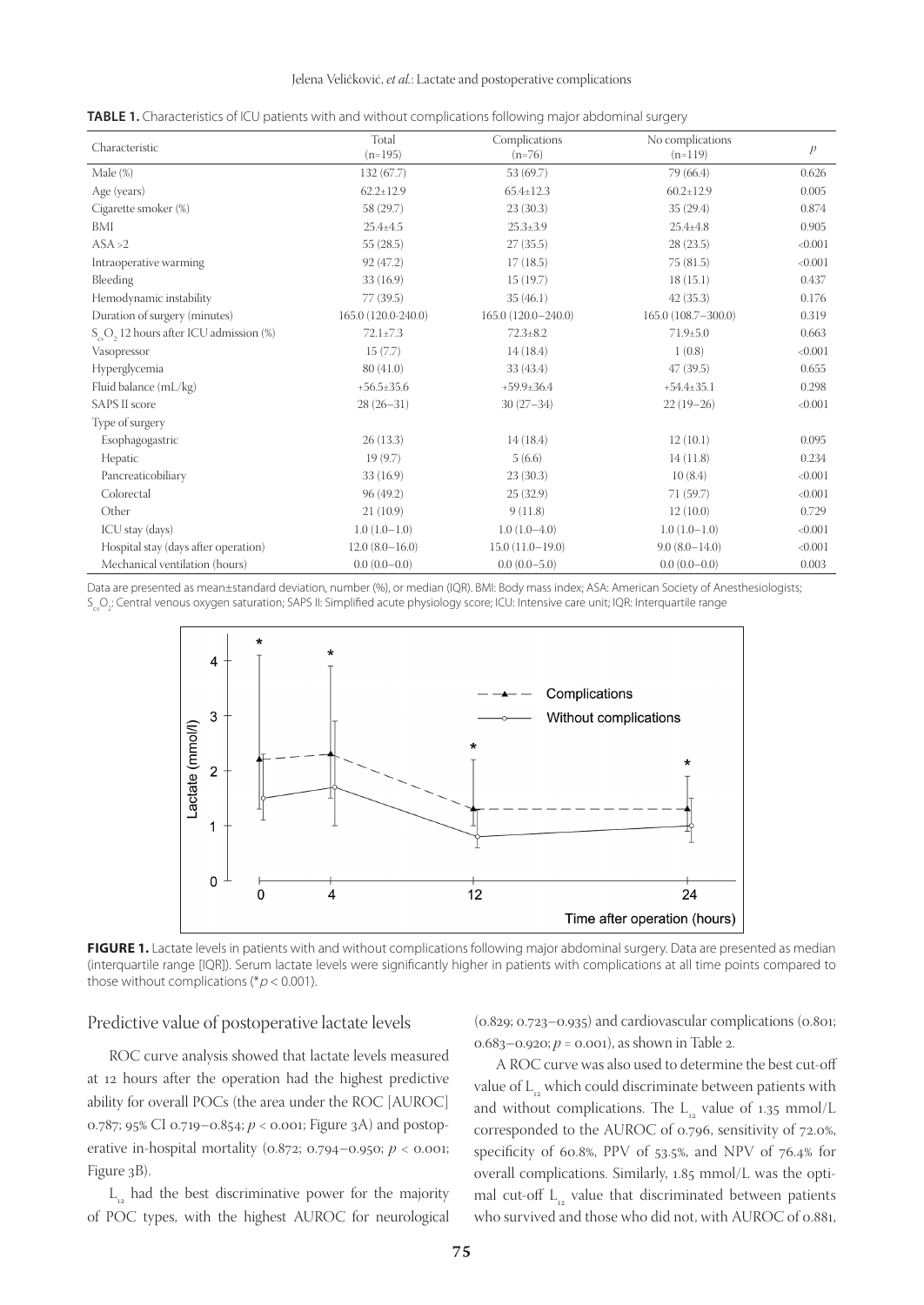sensitivity of 70.6%, specificity of 81.5%, PPV of 32.2%, and NPV of 96.6% (Table 3).

Patients whose L<sub>2</sub> levels were above the defined cut-off value were considered to have a relative hyperlactatemia and were compared regarding the main outcomes with the patients whose  $L_{12}$  levels were under the threshold. A significantly higher number of patients with relative hyperlactatemia developed complications (55 vs. 21 patients without relative hyperlactatemia, *p* < 0.001). Moreover, the length of hospital stay was significantly longer in patients with relative hyperlactatemia (14.0 days [8.0–18.0] vs. 10.0 days [8.0–14.0],  $p <$  0.001; Table 4).

# Factors associated with complications and mortality

According to the univariate logistic regression analysis, risk factors for complications were as follows: patient age [in years] (OR 1.052, 95% CI 1.017–1.089, *p* = 0.007), history of heart failure (OR 3.862, 95% CI 1.145–13.052, *p* = 0.029), ASA >2 (OR 2.068, 95% CI 1.367–3.128,  $p = 0.001$ , L<sub>12</sub> ≥1.35 mmol/L (OR



FIGURE 2. Serum lactate levels during the first 24 postoperative hours in relation to different types of major abdominal surgery.

| <b>TABLE 2.</b> Prognostic value of serum lactate for different postoperative complications following major abdominal surgery |  |  |  |  |
|-------------------------------------------------------------------------------------------------------------------------------|--|--|--|--|
|-------------------------------------------------------------------------------------------------------------------------------|--|--|--|--|

| Type of complication | Number of patients | Best predictive lactate value | AUC-  | 95% CI          |         |
|----------------------|--------------------|-------------------------------|-------|-----------------|---------|
| Cardiovascular       | 18                 |                               | 0.818 | $0.698 - 0.939$ | 0.001   |
| Respiratory          | 21                 | $-12$                         | 0.760 | $0.645 - 0.874$ | < 0.001 |
| Neurological         | 13                 | $-12$                         | 0.829 | $0.723 - 0.935$ | < 0.001 |
| Infectious           | 59                 | $-12$                         | 0.783 | $0.712 - 0.854$ | < 0.001 |
| Renal                |                    |                               | 0.786 | $0.682 - 0.889$ | < 0.001 |
| Surgical             | 44                 | $-24$                         | 0.809 | $0.733 - 0.884$ | < 0.000 |
| Metabolic            | 12                 |                               | 0.802 | $0.724 - 0.873$ | < 0.001 |

AUC: Area under the curve; 95% CI: 95% confidence interval; L<sub>12</sub>: Lactate levels 12 hours postoperatively; L<sub>12</sub>: Lactate levels 24 hours postoperatively

| <b>TABLE 3.</b> Prognostic value of $L_{12}$ for complications and mortality following major abdominal surgery |  |
|----------------------------------------------------------------------------------------------------------------|--|
|----------------------------------------------------------------------------------------------------------------|--|

| Variable                   | Cut-off value (mmol/L) | AUC (95% CI)           | Sensitivity (%) | Specificity (%) | $PPV$ $(\%)$ | $NPV$ $(\%)$ |
|----------------------------|------------------------|------------------------|-----------------|-----------------|--------------|--------------|
| $L_{12}$ for complications | 1.35                   | $0.796(0.688 - 0.815)$ | 72.0            | 60.8            |              | 76.4         |
| $L_{12}$ for mortality     |                        | $0.881(0.779 - 0.901)$ | 70.6            | 81.5            |              | 96.6         |

PPV: Positive predictive value; NPV: Negative predictive value; AUC: Area under the curve; 95% CI: 95% confidence interval; L<sub>12</sub>: Lactate levels 12 hours postoperatively

|  | <b>TABLE 4.</b> Outcomes of ICU patients with and without relative hyperlactatemia following major abdominal surgery |  |
|--|----------------------------------------------------------------------------------------------------------------------|--|
|  |                                                                                                                      |  |

| Outcome                                    | $L_{\infty} \geq 1.35$ mmol/L | $L_{\infty} \leq 1.35$ mmol/L |                        |
|--------------------------------------------|-------------------------------|-------------------------------|------------------------|
| Complications, n                           | 55                            |                               | $< 0.001$ <sup>a</sup> |
| Duration of mechanical ventilation (hours) | $19.2(10.1-27.2)$             | $15.6(8.3-26.5)$              | 0.696 <sup>b</sup>     |
| Length of ICU stay (days)                  | $2.4(1.0-3.9)$                | $1.6(0.8-3.3)$                | 0.052 <sup>b</sup>     |
| Length of hospital stay (days)             | $14.0(10.0-18.0)$             | $10.0(8.0-14.0)$              | < 0.001 <sup>b</sup>   |

Data are expressed as median (IQR). n: number of patients; <sup>a</sup> $\chi^2$  test; <sup>b</sup>Mann–Whitney U test; ICU: Intensive care unit; L<sub>12</sub>: Lactate levels 12 hours postoperatively; IQR: Interquartile range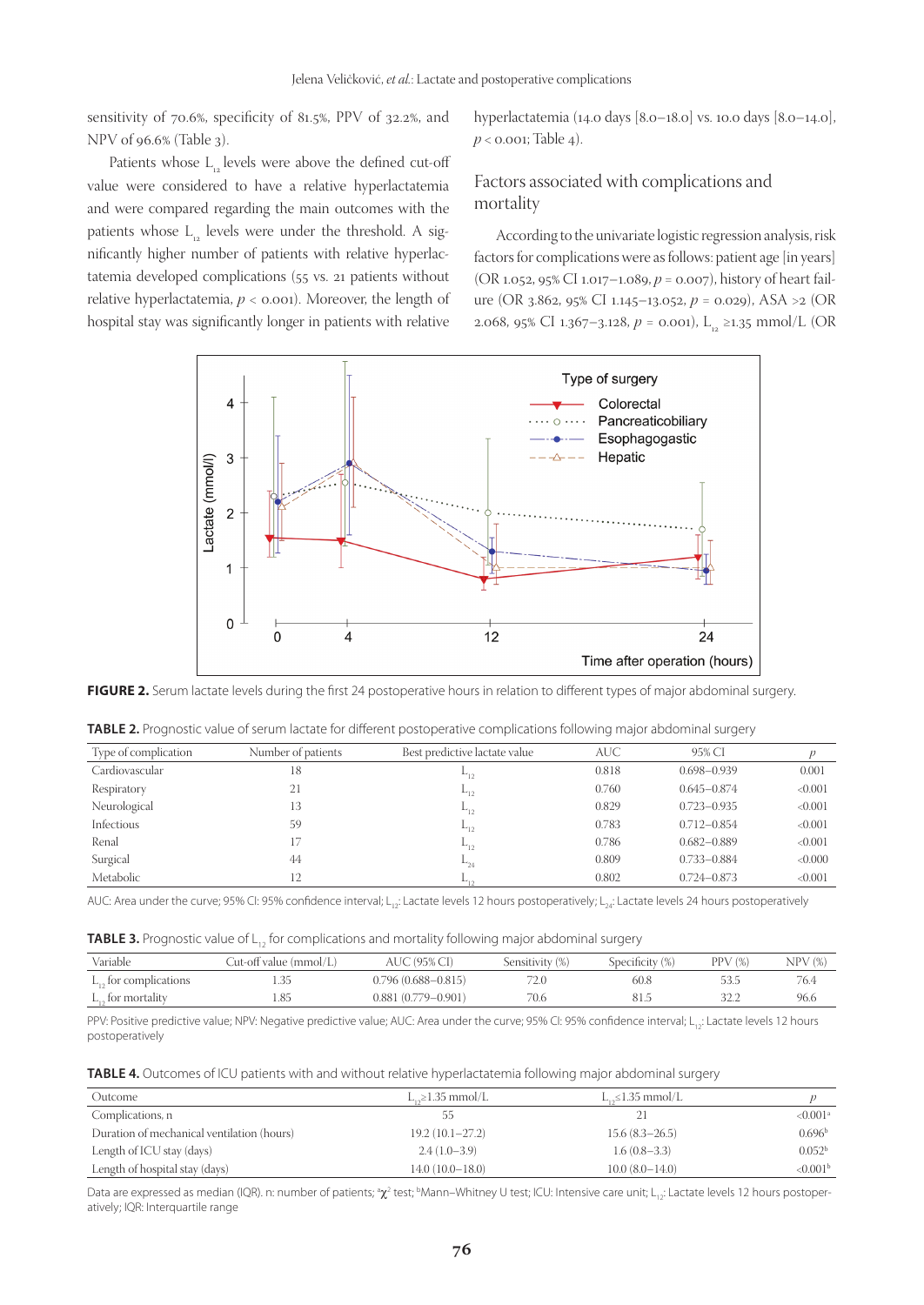

FIGURE 3. ROC curves of serum lactate levels at four time points following major abdominal surgery and lactate area (LA) to predict postoperative complications (A) and mortality (B). AUC for  $L_{12}$  was the highest both for complications (0.722; 95% CI 0.647–0.798;  $p$  < 0.001) and mortality (0.821; 0.706–0.937;  $p$  < 0.001). ROC: Receiver operating characteristic; AUC: Area under the curve; L<sub>12</sub>: Lactate levels 12 hours postoperatively; CI: Confidence interval.

**TABLE 5.** Factors associated with postoperative complications following major abdominal surgery according to univariate and multivariate regression analysis

| Variable                       |                      | Univariate |                      | Multivariate |  |
|--------------------------------|----------------------|------------|----------------------|--------------|--|
|                                | OR (95% CI)          |            | OR (95% CI)          |              |  |
| Age (years)                    | $1.05(1.02 - 1.09)$  | 0.007      | $1.04(0.88 - 1.06)$  | 0.082        |  |
| History of heart failure       | $3.86(1.14 - 13.05)$ | 0.029      | $2.43(0.55 - 10.69)$ | 0.240        |  |
| ASA >2                         | $2.07(1.37 - 3.13)$  | 0.001      | $0.91(0.52 - 1.59)$  | 0.730        |  |
| $L_{12} \geq 1.35$ mmol/L      | $3.72(1.99 - 6.96)$  | < 0.001    | $2.58(1.27 - 5.24)$  | 0.001        |  |
| Pancreatic surgery             | $4.73(2.10 - 10.65)$ | < 0.001    | $2.19(0.83 - 5.83)$  | 0.115        |  |
| Colorectal surgery             | $0.33(0.18 - 0.60)$  | < 0.001    | $0.39(0.18 - 0.86)$  | 0.061        |  |
| Lack of intraoperative warming | 1.86 (1.03–2.99)     | 0.008      | $1.23(0.65 - 2.36)$  | 0.542        |  |
| SAPS II score                  | $3.44(1.24 - 9.75)$  | < 0.001    | $2.05(1.35 - 6.04)$  | < 0.001      |  |

ASA: American Society of Anesthesiologists risk score; SAPS II: Simplified Acute Physiology Score II; L<sub>1</sub>; Lactate levels 12 hours postoperatively; OR: Odds ratio; 95% CI: 95% confidence interval

3.720, 95% CI 1.989–6.960, *p* < 0.001), pancreatic surgery (OR 4.730, 95% CI 2.101–10.651, *p* < 0.001), colorectal surgery (OR 0.331, 95% CI 0.181–0.605, *p* < 0.001), not receiving intraoperative warming (OR 1.862, 95% CI 1.035–2.997, *p* = 0.008), and SAPS II score (OR 3.445, 95% CI 1.244–9.752, *p* < 0.001). Multivariate logistic regression analysis revealed that  $L_{12} \ge 1.35$ mmol/L was an independent predictor of POCs (OR 2.58; 95% CI 1.27–5.24, *p* = 0.001), along with the SAPS II score [OR 2.05; 95% CI 1.35–6.04, *p* < 0.001] (Тable 5).

Variables independently associated with mortality were ASA >2 (OR 3.41; 95% CI 1.06–10.94,  $p < 0.001$ ), L<sub>12</sub> >1.85 mmol/L (OR 3.82; 95% CI 2.46–5.91, *p* < 0.001), and patient age (OR 1.05; 95% CI 1.02–1.09, *p* = 0.004).

## DISCUSSION

Lactate levels are often elevated in critically ill patients and can be used as an indicator of clinical outcome. In this study, higher serum lactate levels in the early postoperative period after the elective major abdominal surgery were associated with an increased risk of POCs and mortality. Higher lactate was also associated with a longer duration of hospital stay, despite similar postoperative care in all patients. We demonstrated that the lactate levels assessed at 12 hours following the operation had the highest predictive value of the adverse outcomes. The cut-off  $L_{12}$  value for complications was 1.35 mmol/L and for mortality 1.85 mmol/L, both values are commonly considered to be within the normal range in critically ill patients.

Hyperlactatemia following major surgery has been observed in many studies [15-19]. It is usually attributed to an oxygen debt, resulting from a tissue hypoxia [20]. However, there are a number of other causes of hyperlactatemia, and some of them, such as the derangement of glucose metabolism and the effect of circulating catecholamines, may play a vital role during and after a major surgery [21]. A recent study showed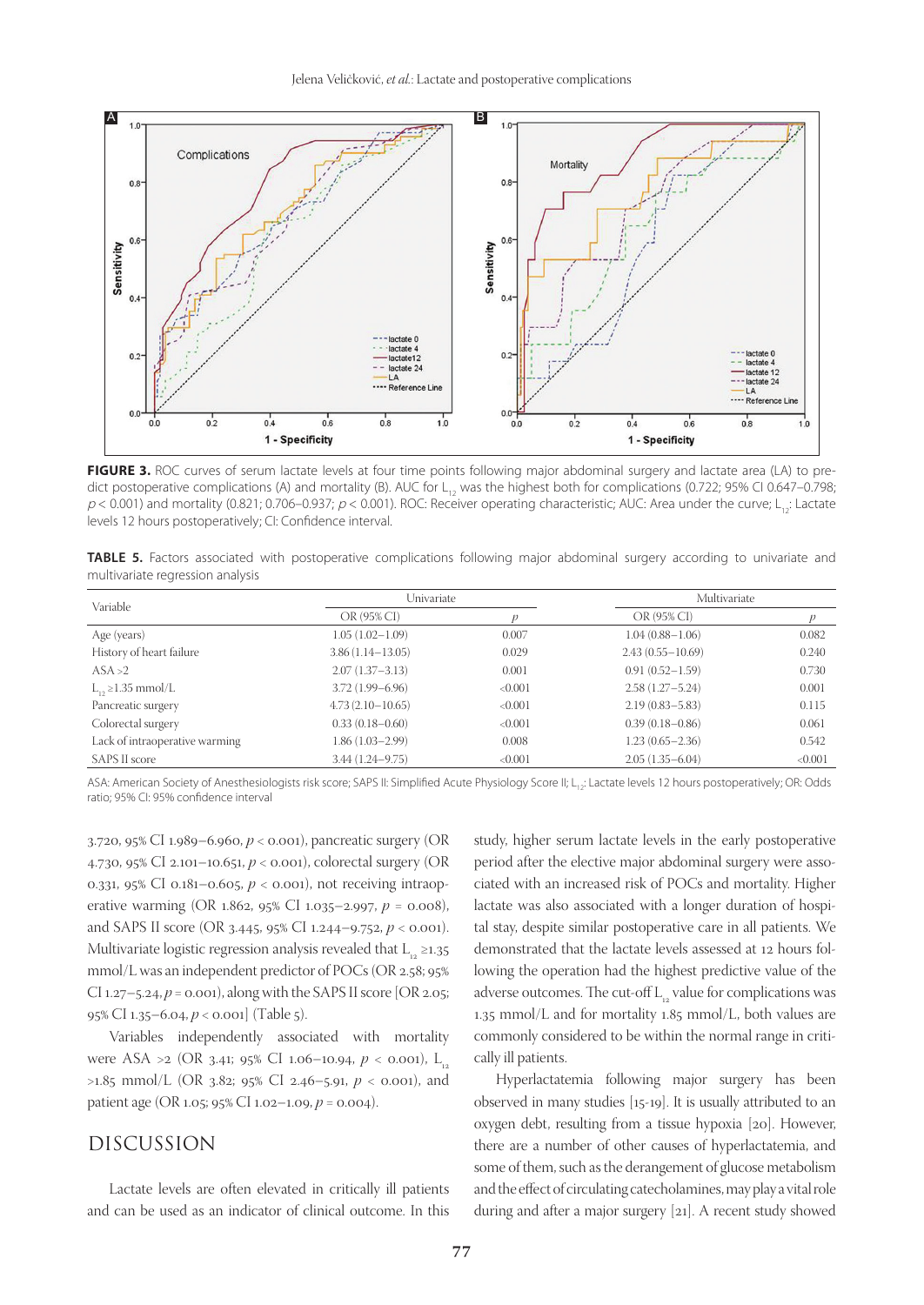that microcirculatory changes following major abdominal surgery appear to be insignificant and not associated with lactate levels or clinical outcomes [22]. However, abdominal surgery can be accompanied by an increased surgical stress; therefore, it is not surprising that we observed postoperative hyperlactatemia regardless of the surgical site. The study by Xiaojuan et al. indicated the significant effect of the site of gastrointestinal surgery on postoperative lactate levels [23]. Similar to our results, they found the lowest rate of hyperlactatemia after colorectal surgery. Although not directly investigated in our study, we can assume that an elective colorectal surgery, routinely performed and with many available perioperative fast-track protocols, is associated with a lower surgical stress compared to a complex pancreaticobiliary surgery (which caused the highest postoperative lactate levels according to our results).

Creagh-Brown et al. [24] evaluated the effect of the peak serum lactate, in the first 24 hours of ICU admission after major gastrointestinal surgery, in a very large cohort of more than a hundred thousand patients from 249 hospitals in the United Kingdom. They found that increased in-hospital mortality was associated with elevated lactate levels, with no difference between elective and emergency surgery. Moreover, the positive linear relationship between the lactate levels and risk of mortality continued down into the normal range of lactate (<2 mmol/L). However, due to the retrospective design of their study, the authors took into account only the peak lactate level during the first 24 hours following ICU admission, which may not accurately reflect the clinical outcomes observed in that period. Generally, in-hospital mortality as an outcome is a relatively rare event after elective surgeries and only a crude indicator of the quality of care. In the current study, we determined that lactate levels measured at 12 hours after an elective major abdominal surgery have the best predictive value for both, complications and mortality. Consistently, similar results were obtained when the analysis was restricted to different types of complications. Our results also indicated the importance of monitoring lactate trend over time as a predictor of postoperative outcomes. However, we found no association between the lactate clearance within 12 and 24 hours after the ICU admission and the overall complication rate. This may be due to the fact that there was no significant difference in the lactate clearance between the observed time points. These results are in agreement with other studies, suggesting that the duration of hyperlactatemia, rather than its extent, is associated with poor outcomes in critically ill patients following major surgery [25,26]. Meregalli et al. [27] found that lactate levels measured 12 hours after ICU admission could discriminate between survivors and nonsurvivors in a group of high-risk, hemodynamically stable, surgical patients [27]. Moreover, persistent hyperlactatemia in the nonsurvivors at 48 hours correlated with a poor clinical outcome. The authors attributed these findings

to a continuous and inadequate resuscitation that resulted in occult hypoperfusion. The assumption that hyperlactatemia results from oxygen debt is the ground for "lactate-guided" resuscitation protocols. However, not all studies showed good results with these protocols [28,29]. Postoperative hyperlactatemia can be due to different etiologies and measures that only target tissue hypoxia to resolve hyperlactatemia may yield unsatisfactory results. For example, hyperlactatemia that arises in response to an increased surgical stress, postoperative pain, or hypothermia is unlikely to be resolved by an increased oxygen delivery. Whatever the underlying cause, elevated serum lactate levels on ICU admission following surgery should prompt clinicians to analyze all the possible etiologies and undertake various measures to control hyperlactatemia early, preferably in the first half of day. Although not directly investigated, we assume that failure of pain control and persistent hypothermia during the first 12 hours postoperatively could have contributed to the results of our study.

The two cut-off  $L_{12}$  values 1.35 and 1.85 mmol/L, that were able to predict morbidity and mortality, respectively in our study, are considered to be within the normal range in critically ill patients. However, a relative hyperlactatemia has already been identified as a bad prognostic factor in septic patients, suggesting that the serum lactate within the reference range should be interpreted cautiously [30]. A number of studies showed that hyperlactatemia (lactate levels between 2 and 4 mmol/L) is associated with a worse clinical outcome in patients with septic shock. The lower threshold has been proposed according to the new evidence [31]. Since the patients undergoing an elective abdominal surgery are considerably different compared to septic patients, in our opinion, the upper limit of lactate levels associated with worse outcomes in this population should be different as well. The results from this and other studies indicate the need for re-defining the cutoff values of serum lactate to predict outcomes in critically ill patients in the perioperative setting. Nevertheless, additional studies are required to elucidate which of the lactate-guided therapies can improve perioperative outcomes. Overall clinical context should be considered when treating postoperative hyperlactatemia. For example, the attempts to normalize lactate levels through resuscitation with fluids or inotropes, in the absence of other signs of tissue hypoperfusion, may expose patients to overhydration and high doses of inotropes without any obvious benefit [29]. Thus, it is important to take into account other potential aerobic mechanisms of hyperlactatemia and to treat the underlying causes accordingly. With this regard, recognition of signs of hepatic dysfunction is essential as it is related to lactate clearance. Moreover, reduction of increased muscle work arising from shivering, or increased work of breathing can decrease serum lactate levels. The study by Berg et al. demonstrated that the administration of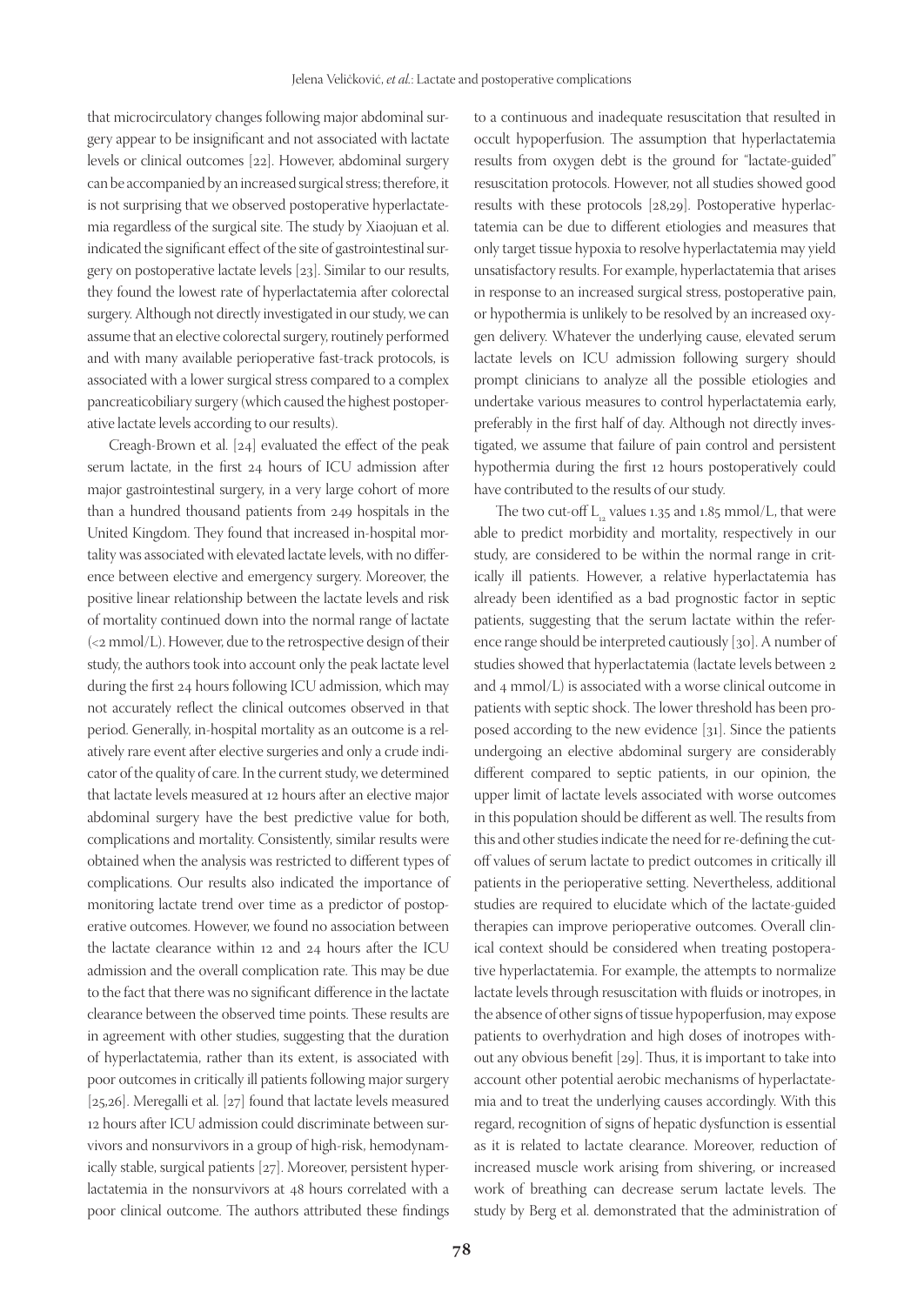thiamine may increase the aerobic metabolism in critically ill patients with stable hemodynamics, by enabling pyruvate to enter the Krebs cycle [32]. However, the role of thiamine in decreasing serum lactate and thus affecting the postoperative course remains unclear and requires additional studies.

Our study has several limitations. First, it was an observational study and we did not control for possible confounding factors, such as the type and quality of anesthesia and surgical techniques, postoperative pain control, and temperature monitoring. We also did not use advanced techniques for the estimation of tissue perfusion, i.e., monitoring of  $S_{\rm ev}O_2$  and microcirculation, as these are not routinely used at our ICU. Second, the morbidity and mortality were not estimated preoperatively since the frequently used Physiological and Operative Severity Score for the enumeration of Mortality and Morbidity (POSSUM) scoring system has never been validated in our population. Instead, we estimated the effect of patient comorbidities, ASA, and SAPS II score on POCs and mortality. Finally, the drawback of our study is that we did not collect the data on interventions and therapies that could have altered the lactate levels.

The strength of our study is its prospective design and the fact that all measurements were done on a single point-of-care blood gas analyzer, thus minimizing the variation in readings. Also separate teams of investigators measured lactate levels and assessed postoperative outcomes, which probably reduced the investigator bias.

# CONCLUSION

This study shows that lactate levels during the first 24 hours postoperatively have a predictive value for POCs and mortality after an elective major abdominal surgery. Serum lactate levels obtained 12 hours postoperatively had the best predictive value to discriminate between patients with and without complications and also between survivors and nonsurvivors. Although not explanatory by its design, our study demonstrates that elevated postoperative lactate is an ominous sign that should to be addressed by the intensivist. However, further studies are required to indicate which strategies aimed at resolving hyperlactatemia improve postoperative outcomes.

# DECLARATION OF INTERESTS

The authors declare no conflict of interests.

# REFERENCES

[1] Weiser TG, Regenbogen SE, Thompson KD, Haynes AB, Lipsitz SR, Berry WR, et al*.* An estimation of the global volume of surgery: A modelling strategy based on available data. Lancet 2008;372(9633):139-44.

https://doi.org/10.1016/S0140-6736(08)60878-8.

- [2] Jakobson T, Karjagin J, Vipp L, Padar M, Parik AH, Starkopf L, et al*.* Postoperative complications and mortality after major gastrointestinal surgery. Medicina (Kaunas) 2014;50(2):111-7. https://doi.org/10.1016/j.medici.2014.06.002.
- [3] Jhanji S, Thomas B, Ely A, Watson D, Hinds CJ, Pearse RM, et al*.* Mortality and utilisation of critical care resources amongst high-risk surgical patients in a large NHS trust. Anaesthesia  $2008;63(7):695-700.$

https://doi.org/10.1111/j.1365-2044.2008.05560.x.

- [4] Straatman J, Cuesta MA, de Lange-de Klerk ES, van der Peet DL. Long term survival after complications following major abdominal surgery. J Gastrointest Surg 2016;20(5):1034-41. https://doi.org/10.1007/s11605-016-3084-4.
- [5] Jhanji S, Lee C, Watson D, Hinds C, Pearse RM. Microvascular flow and tissue oxygenation after major abdominal surgery: Association with post-operative complications. Intensive Care Med 2009;35(4):671-7.

https://doi.org/10.1007/s00134-008-1325-z.

- [6] Peng K, Li J, Cheng H, Ji FH. Goal-directed fluid therapy based on stroke volume variations improves fluid management and gastrointestinal perfusion in patients undergoing major orthopedic surgery. Med Princ Pract 2014;23(5):413-20. https://doi.org/10.1159/000363573.
- [7] Okorie ON, Dellinger P. Lactate: Biomarker and potential therapeutic target. Crit Care Clin 2011;27(2):299-326. https://doi.org/10.1016/j.ccc.2010.12.013.
- [8] Jansen TC, van Bommel J, Woodward R, Mulder PG, Bakker J. Association between blood lactate levels, sequential organ failure assessment subscores, and 28-day mortality during early and late intensive care unit stay: A retrospective observational study. Crit Care Med 2009;37(8):2369-74.
	- https://doi.org/10.1097/CCM.0b013e3181a0f919.
- [9] Jansen TC, van Bommel J, Schoonderbeek FJ, Sleeswijk Visser SJ, van der Klooster JM, Lima AP, et al*.* Early lactate-guided therapy in intensive care unit patients: A multicenter, open-label, randomized controlled trial. Am J Respir Crit Care Med 2010;182(6):752-61. https://doi.org/10.1164/rccm.200912-1918OC.
- [10] Nichol A, Bailey M, Egi M, Pettila V, French C, Stachowski E, et al*.* Dynamic lactate indices as predictors of outcome in critically ill patients. Crit Care 2011;15(5):R242. https://doi.org/10.1186/cc10497.
- [11] Nguyen HB, Loomba M, Yang JJ, Jacobsen G, Shah K, Otero RM, et al*.* Early lactate clearance is associated with biomarkers of inflammation, coagulation, apoptosis, organ dysfunction and mortality in severe sepsis and septic shock. J Inflamm (Lond) 2010;7:6. https://doi.org/10.1186/1476-9255-7-6.
- [12] Kliegel A, Losert H, Sterz F, Holzer M, Zeiner A, Havel C, et al*.* Serial lactate determinations for prediction of outcome after cardiac arrest. Medicine (Baltimore) 2004;83(5):274-9. https://doi.org/10.1097/01.md.0000141098.46118.4c.
- [13] Dindo D, Clavien PA. What is a surgical complication? World J Surg 2008;32(6):939-41.

https://doi.org/10.1007/s00268-008-9584-y.

- [14] Jammer I, Wickboldt N, Sander M, Smith A, Schultz MJ, Pelosi P, et al*.* Standards for definitions and use of outcome measures for clinical effectiveness research in perioperative medicine: European perioperative clinical outcome (EPCO) definitions: A statement from the ESA-ESICM joint taskforce on perioperative outcome measures. Eur J Anaesthesiol 2015;32(2):88-105. https://doi.org/10.1097/EJA.0000000000000118.
- [15] Spiliotis J, Halkia E, Zouridis A, Vassiliadou D, Zakka M, Kalantzi N, et al. Serum lactate as predictor of morbidity, mortality and long term survival in patients undergoing cytoreductive surgery and hyperthermic intraperitoneal chemotherapy. Case Stud Surg  $2015:1(1)$ : $41-6$ .

https://doi.org/10.5430/css.v1n1p41.

[16] Andersen LW, Holmberg MJ, Doherty M, Khabbaz K, Lerner A, Berg KM, et al*.* Postoperative lactate levels and hospital length of stay after cardiac surgery. J Cardiothorac Vasc Anesth 2015;29(6):1454-60. https://doi.org/10.1053/j.jvca.2015.06.007.